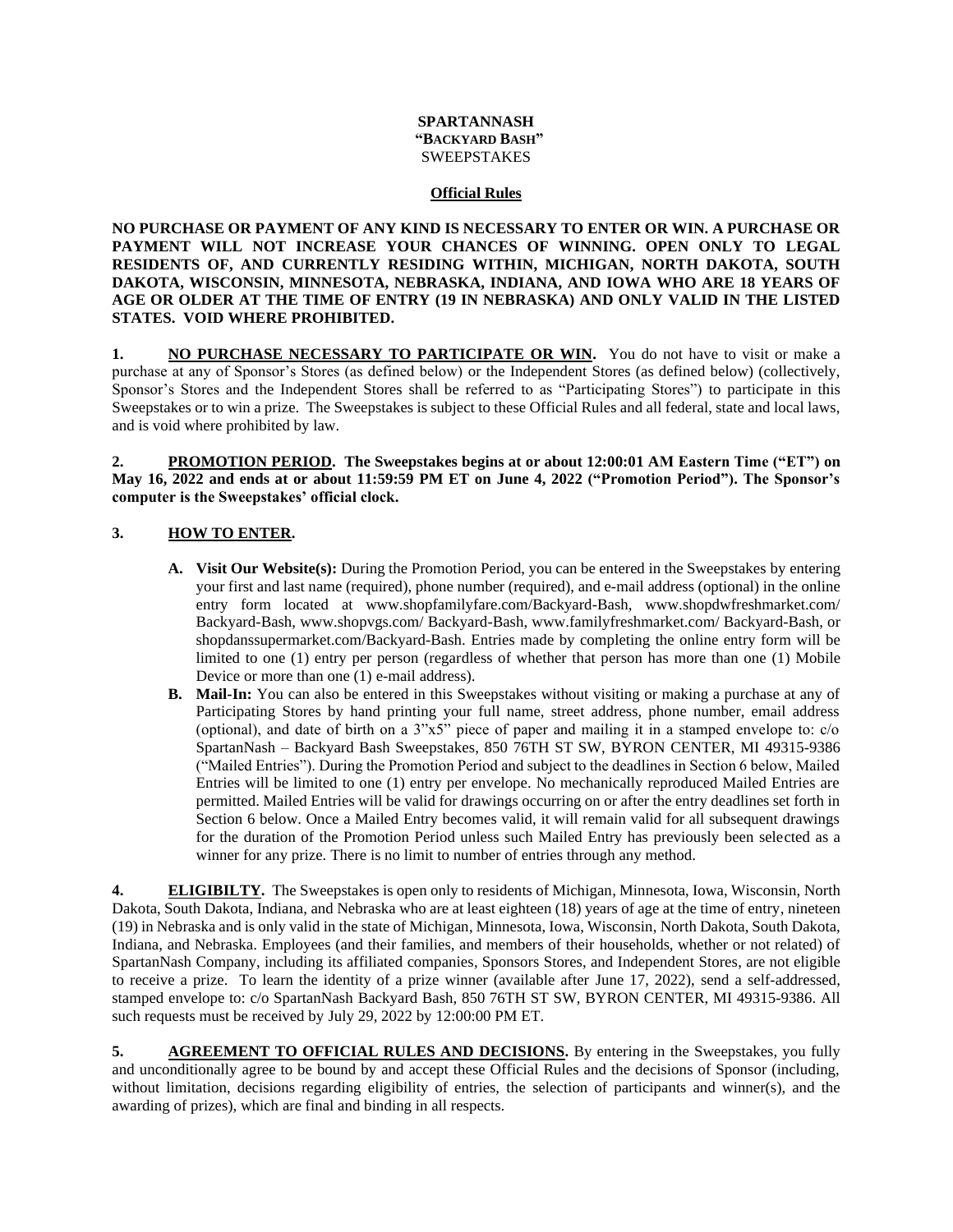**6. GRAND PRIZE.** Sponsor will randomly select a winner for one Grand Prize, a Grocery Gift Card (valid at all participating retailers) valued at \$250.00

**B. Prize Delivery And Terms for Grand Prize:** TOTAL ARV of the Prize is \$250. Delivery will be made to the street address provided by the winner. No prize substitutions or exchanges will be allowed, except by Sponsor, who reserves the right to substitute a prize of equal or greater value in case of unavailability of any prize. Gift cards, coupons, and checks are subject to rules and restriction of the gift card, coupon or check. All prize details are at the sole discretion of the Sponsor. Winner cannot assign or transfer the prize to another person. All other costs and expenses associated with the acceptance and use of the prize not stated in the prize description above as being provided including, but not limited to, all federal, state and local taxes, insurance, title, and fees, will be the sole responsibility of the winner. If a prize cannot be awarded due to circumstances beyond the control of Sponsor, a substitute prize of equal or greater retail value may be awarded. If a Winner cannot accept a prize, or any portion thereof, as stated, the prize may be forfeited at the sole discretion of Sponsor. The value of the prize represents Sponsor's good faith determination of the maximum retail value thereof. No refunds or credit for changes are allowed. The ARV of any prize is subject to price fluctuations in the consumer marketplace based on, among other things, any gap in time between the date the ARV/MSRP is estimated for purposes of these Official Rules and the date the prize is awarded or redeemed. All taxes on the Prize, if any, and other expenses related to accepting and/or using the Prize not listed in these Official Rules are the sole responsibility of the Winner, who may receive an IRS Form 1099 reflecting the fair market value of the Prize in the name of the Winner for the calendar year in which the Prize was won, if applicable. Winner and guest(s) agree to comply with all venue and location rules and regulations. Failure to do so may result in forfeiture of such portion of prize. Guest(s) must be of legal age of majority in his/her jurisdiction of residence (and at least 18), unless a guest is a child or legal ward of the winner. All other costs and expenses associated with the acceptance and use of the prize not stated in the prize description above as being provided including, but not limited to, all federal, state and local taxes, insurance, luggage fees, meals and beverages, gratuities, incidentals, souvenirs, and all personal expenses of any kind or nature, will be the sole responsibility of the winner. No more than the stated number of prizes will be awarded. PRIZES IS AWARDED "AS-IS'' AND WITHOUT WARRANTY OF ANY KIND, EXPRESS OR IMPLIED (INCLUDING, WITHOUT LIMITATION, ANY IMPLIED WARRANTY OF MERCHANTABILITY OR FITNESS FOR A PARTICULAR PURPOSE. SPONSOR (INCLUDING EACH OF ITS RESPECTIVE OFFICERS, DIRECTORS, EMPLOYEES, AGENTS, REPRESENTATIVES AND AFFILIATES) EXPRESSLY DISCLAIMS ANY AND ALL RESPONSIBILITY AND LIABILITY ARISING FROM USE OR REDEMPTION OF A PRIZE, AS FURTHER SET FORTH IN THESE OFFICIAL RULES, INCLUDING BUT NOT LIMITED TO ANY DAMAGES OR INJURIES SUSTAINED BY A WINNER FOR ANY REASON, INCLUDING FROM ANY PART OF THE PRIZE OR ANY OTHER CAUSE(S) BEYOND SPONSOR'S REASONABLE CONTROL.

**C. How to Win.** The winner will be selected in a random drawing on or after June 17, 2022. The random drawing will be made from among all eligible entries received during the relevant Promotion Period. You do not need to visit or make a purchase at any of Participating Stores to win. The potential winners of each weekly prize will be notified by a representative of Sponsor via email or phone on or after the day of the drawing. The potential winners must respond to such notification within two (2) calendar days after notification. If a potential winner fails to respond within two (2) calendar days or declines to accept the prize, such potential winner will be disqualified, the applicable entry will no longer be valid, and Sponsor will select an alternate winner from the remaining entries. If, for any reason, more potential winners are notified than the number of prizes offered, as set forth in these Official Rules, Sponsor reserves the right to award the prizes through a random drawing from among all eligible potential winners so notified.

**D. Affidavit and Release.** Sponsor may require that each Winner complete an Affidavit of Eligibility and Release of Liability and Publicity along with any required tax information or eligibility documentation, which shall be completed, signed and returned to Sponsor within three (3) business days of receipt by each Winner, or the corresponding Prize may be forfeited, and, at Sponsor's sole discretion, an alternate Prize Winner may be selected from all remaining eligible entrants. In such event, each Winner who failed to return the Affidavit of Eligibility and Release of Liability and Publicity within three (3) business days of receipt immediately forfeits the Prize in full and immediately releases any and all claims against Sponsor for delivery of such Prize. If Winner is determined, by Sponsor, in its sole and absolute discretion, to not be in compliance with these Official Rules, Sponsor may determine, in its sole and absolute discretion, that such Winner has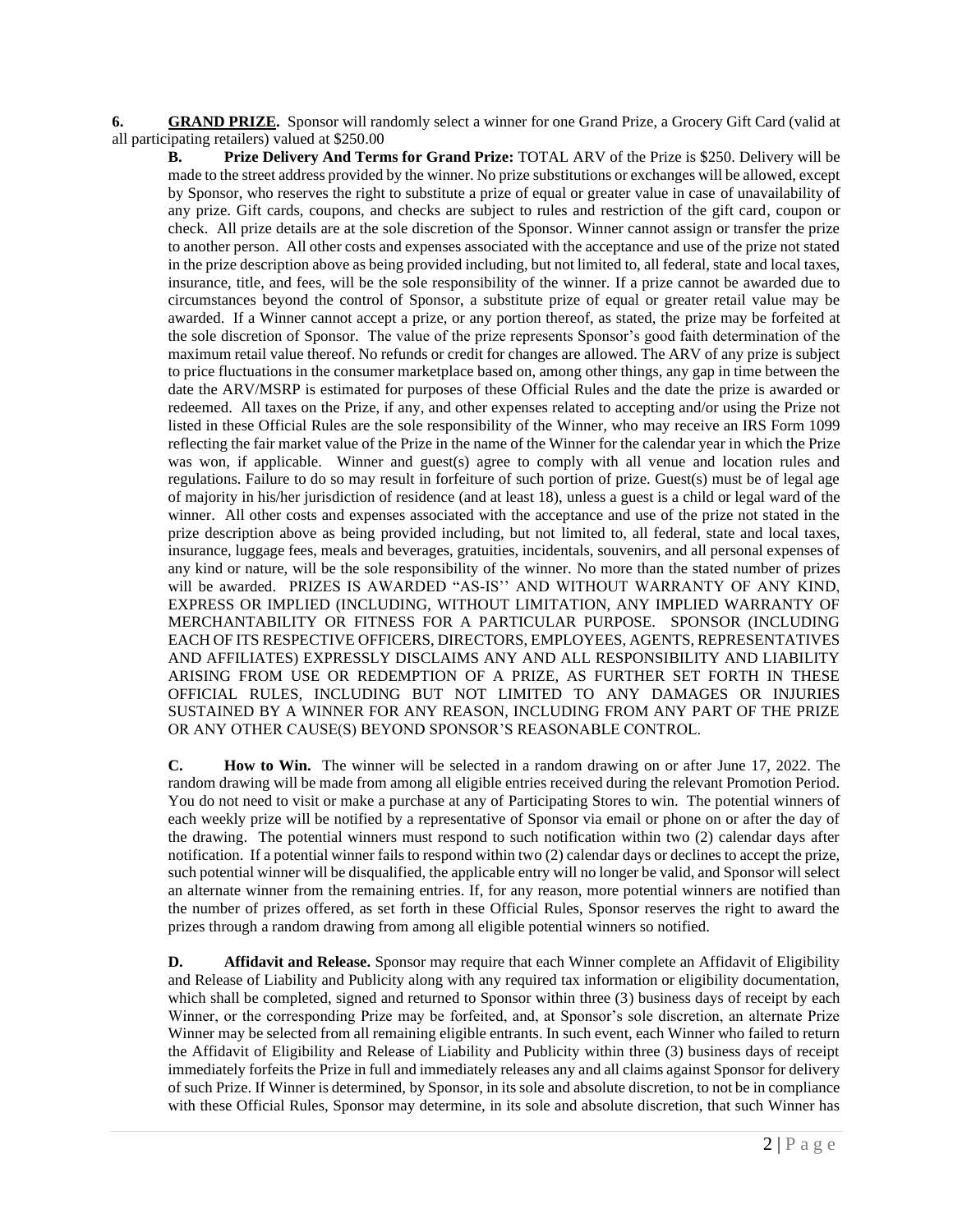forfeited the Prize and, at Sponsor's sole discretion, an alternate finalist or Winner may be selected from all remaining eligible entries.

**7. ODDS OF WINNING.** Odds of being selected in any of the random drawings will be determined by the number of entries received.

**8. GENERAL CONDITIONS.** Sponsor reserves the right, in its sole discretion, to terminate, modify or suspend the Sweepstakes if, in Sponsor's opinion, there is any suspected or actual evidence of electronic or nonelectronic tampering with any portion of the Sweepstakes, or if viruses, bugs, unauthorized intervention, fraud, technical difficulties or failures or any other factor beyond Sponsor's reasonable control corrupt or affect the administration, security, fairness, integrity or proper conduct of the Sweepstakes. In such event, Sponsor reserves the right (but does not have the obligation) in its sole discretion to award the prize at random from among eligible, nonsuspect entries received up to the time of suspected impairment. Sponsor reserves the right in its sole discretion to disqualify any individual it finds to be tampering with the entry process or the operation of the Sweepstakes or to be acting in violation of these Official Rules or in an unsportsmanlike or disruptive manner. Any attempt by any person to deliberately damage any website or undermine the legitimate operation of this Sweepstakes is a violation of criminal and civil laws, and should such an attempt be made, Sponsor reserves the right to seek damages and other remedies from any such person to the fullest extent permitted by law. Sponsor's failure to enforce any term of these Official Rules shall not constitute a waiver of that provision or any other provision of these Official Rules.

**9. RELEASE.** By entering the Sweepstakes, you release Sponsor and its parents, subsidiaries and affiliates and Participating Stores and the officers, directors, employees and agents of each from any and all liability of any kind for any loss, harm, damage, personal injury and/or death, arising out of participation in this Sweepstakes and/or the acceptance, use or misuse of any prize, including the Grand Prize, and grant permission to Sponsor to use your name, street address, city, and state for advertising, trade and promotional purposes in all media without additional compensation or notice wherever lawful. All federal, state and local taxes and fees, if any, and any other expenses on the receipt and use of any prize, including the Grand Prize, are solely the winner's responsibility.

**10**. **LIMITATIONS OF LIABILITY.** Sponsor and Participating Stores are not responsible for: (a) incorrect or inaccurate transcription of entry information or late, lost, stolen, unintelligible, illegible, damaged, mutilated, altered, incomplete, postage due or misdirected entries or entries received through impermissible or illegitimate channels, all of which will be disqualified; (b) technical failures of any kind, including but not limited to the malfunctioning of any telephone, wireless, mobile, texting or computer online systems, networks or lines, telephone, wireless, mobile, texting or computer equipment, website, server provider, network, hardware or software; (c) the unavailability or inaccessibility of any website or service, including, without limitation, telephone, wireless, mobile, texting or computerized service; (d) unauthorized intervention in any part of the entry process or the Sweepstakes; (e) printing, typographical, electronic or human errors which may occur in the offer or administration of the Sweepstakes or the processing of entries; or (f) any injury or damage to persons or property, including but not limited to entrant's computer or wireless device, which may be caused, directly or indirectly, in whole or in part, from entrant's participation in the Sweepstakes, or from viewing, playing or downloading any material from Sponsor's website(s) or Participating Stores website(s), regardless of whether the material was prepared by Sponsor, Participating Stores, or a third party, and regardless of whether the material is connected to Sponsor's websites or Participating Stores websites by a hypertext link.

**11**. **PUBLICITY.** Except where prohibited by law, participation in the Sweepstakes constitutes each winner's consent to Sponsor's (and its designees', successors' and assigns') use of your name, biography, likeness, voice, photographs, video, opinions, statements, hometown, state and country for promotional purposes in any manner or media (including, without limitation, online), worldwide, in perpetuity, and without further payment, consideration, notice, review or consent.

**12. DISPUTE RESOLUTION.** You agree that: (1) any and all disputes, claims, and causes of action arising out of or in connection with this Sweepstakes, or any prizes awarded, shall be resolved individually, without resort to any form of class action, and any judicial proceeding shall take place in a federal or state court within Kent County, Michigan, (2) any and all claims, judgments, and awards shall be limited to actual out-of-pocket costs incurred, including costs associated with entering this Sweepstakes, but in no event attorneys' fees; and (3) under no circumstances will you be permitted to obtain awards for, and you hereby waive all rights to claim punitive, incidental,